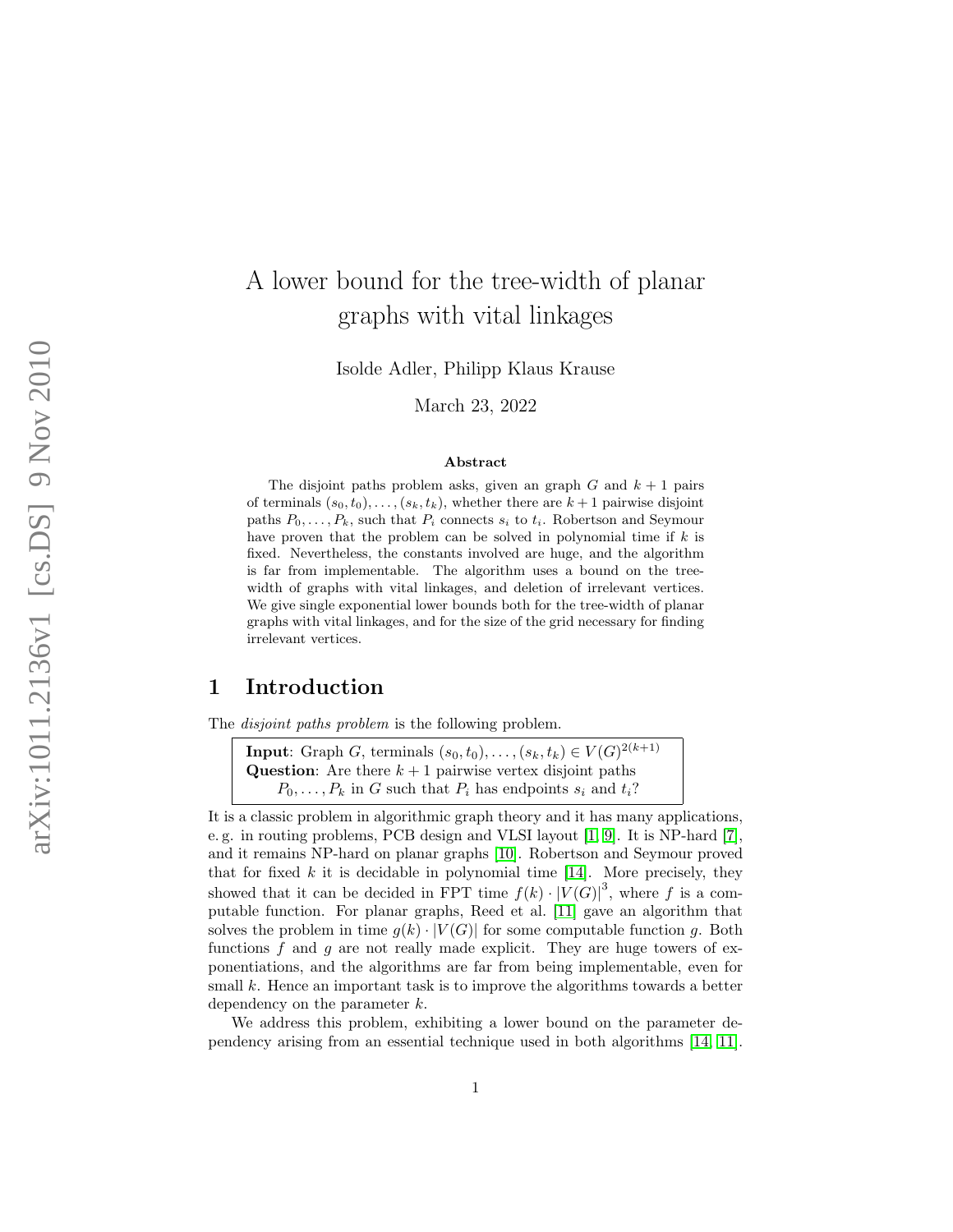

<span id="page-1-0"></span>Figure 1: DPP in planar Graph G containing grid  $\mathfrak{G}$ 

This technique is finding irrelevant vertices [\[12\]](#page-7-5), i.e. vertices in the input graph G, such that their deletion does not affect the answer to the problem. This is closely related to the theorem on vital linkages [\[15\]](#page-8-1), and it is a main source of the impractical parameter dependency. The irrelevant vertices can be guaranteed if G contains a sufficiently large subdivided grid as a subgraph (depending on  $k$ ). Hence an interesting open question is to determine tight bounds on the size of the subdivided grid, necessary for G to contain an irrelevant vertex. In this paper we give a lower bound by showing that a  $(2^k + 1) \times (2^k + 1)$  grid may not suffice – even in planar graphs. Despite recent progress [\[8\]](#page-7-6), the quest for good upper bounds is still open.

Indeed, grids occur naturally in many graphs that are relevant in practical applications of the disjoint paths problem, such as PCB and VLSI design. For many classes of NP-hard graph problems, attempts have been made to reduce the computational complexity by restricting the class of input graphs by an upper bound on a width parameter, such as tree-width and rank-width [\[5\]](#page-7-7). However, grids remain notoriously hard to deal with [\[13,](#page-7-8) [4,](#page-7-9) [6\]](#page-7-10).

# 2 Preliminaries

Graphs are finite, undirected and simple. We denote the vertex set of a graph G by  $V(G)$  and the edge set by  $E(G)$ . Every edge is a two-element subset of  $V(G)$ . A graph H is a subgraph of a graph G, denoted by  $H \subseteq G$ , if  $V(H) \subseteq V(G)$  and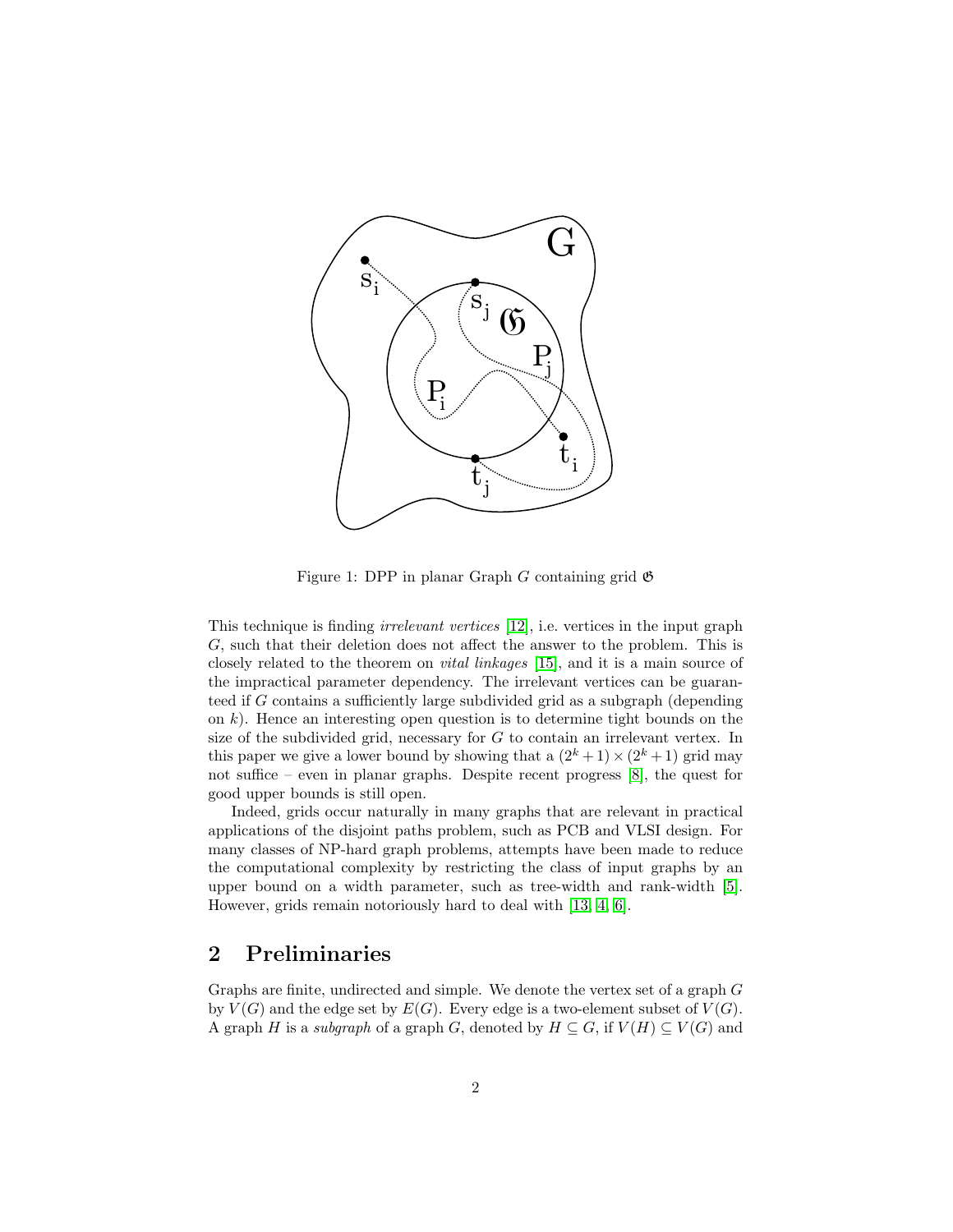$E(H) \subseteq E(G)$ . A path in a graph G is a sequence  $P = v_1, \ldots, v_n$  of pairwise distinct vertices of G, such that  $\{v_i, v_{i+1}\} \in E(G)$  for all  $1 \leq i \leq n-1$ . We use standard graph terminology as in [\[3\]](#page-7-11).

**Definition 1** (Grid). Let  $m, n \geq 1$ . The  $(m \times n)$  grid is the graph  $\mathfrak{G}_{m,n}$  given by

$$
V(\mathfrak{G}_{m,n}) := \{1, ..., m\} \times \{1, ..., n\}, \text{ and}
$$
  
\n
$$
E(\mathfrak{G}_{m,n}) := \{ \{ (i_1, i_2), (j_1, j_2) \} \mid (i_1 = j_1 \text{ and } |j_2 - i_2| = 1)
$$
  
\n
$$
or (|j_1 - i_1| = 1 \text{ and } i_2 = j_2) \}
$$

A subdivided grid is a graph obtained from a grid by replacing some edges of the grid by pairwise internally vertex disjoint paths of length at least one. Embeddings of graphs in the plane, planar graphs and faces are defined in the usual way.

**Definition 2** (Inner vertex). Let  $\mathfrak{G}$  be a grid embedded in the plane. An inner vertex of  $\mathfrak G$  is a vertex that does not lie on the outer face of  $\mathfrak G$ .

**Definition 3** (Crossing). We say that a path crosses the grid  $\mathfrak{G}$  if it contains an inner vertex of  $\mathfrak G$  and its endpoints are not inner vertices of  $\mathfrak G$ . For  $k \in \mathbb N$  we say that a path  $P = p_0, p_1, \ldots, p_n$  crosses  $\mathfrak{G}$  k times, if it can be split into k paths  $P_0 = p_0, p_1, \ldots, p_{i_1}, P_1 = p_{i_1}, p_{i_1+1}, \ldots, p_{i_2}, \ldots, P_{k-1} = p_{i_{k-1}}, p_{i_{k-1}+1}, \ldots, p_n$ with each  $P_i$ ,  $i = 0, \ldots k - 1$  crossing  $\mathfrak{G}$ .

# 3 The lower bound

From now on we will consider the case of a planar graph G containing a grid  $\mathfrak G$  with all  $s_i$  and  $t_i$  lying on the edge of or outside the grid  $\mathfrak G$  (Figure [1\)](#page-1-0). Intuitively, we construct our example from a grid  $\mathfrak G$  of sufficient size. We add endpoints  $s_0$  and  $t_0$  on the boundary of the grid, mark the areas opposite to the grid as not part of the graph and connect  $s_0$  to  $t_0$  without crossing the grid. Now we continue to mark vertices by  $s_i$  and  $t_i$  in such a way that  $P_i$  has to cross  $\mathfrak G$  as often as possible (in order to avoid crossing  $P_j, j < i$ ). Once  $s_i$  and  $t_i$  have been added we remove the area opposite to the grid from  $s_i$  from the graph. Figure  $2(a)$  shows the situation after doing this for i up to 2. In this construction  $P_0$  does not cross the grid at all, while  $P_1$  crosses it once and  $P_{i+1}$ crosses it twice as often as  $P_i$  for  $i > 0$ : Let  $k_i$  be the number of times  $P_i$  crosses the grid.  $k_0 = 0, k_1 = 1, k_{i+1} = 2k_i, k_i = 2^{i-1}, i > 0$ . After the last  $P_i$  has been added, the areas opposite to the grid from both  $s_i$  and  $t_i$  are removed from the graph as seen in Figure  $2(c)$ .

Formally, to construct problem and graph with  $k + 1$  terminals, we use a  $(2^{k} + 1) \times (2^{k} + 1)$  grid. Let the vertices on the left border of the grid be  $n_0, \ldots, n_{2^k}$ . Terminals are assigned as follows:  $t_0$  is the topmost vertices on the left border on the grid,  $t_1$  the middle vertices on the right border. For all other terminals:  $s_i := n_{2^{k-i}}, t_i := n_{3 \cdot 2^{k-i}}$ . Then add edges going around the  $t_i$  to the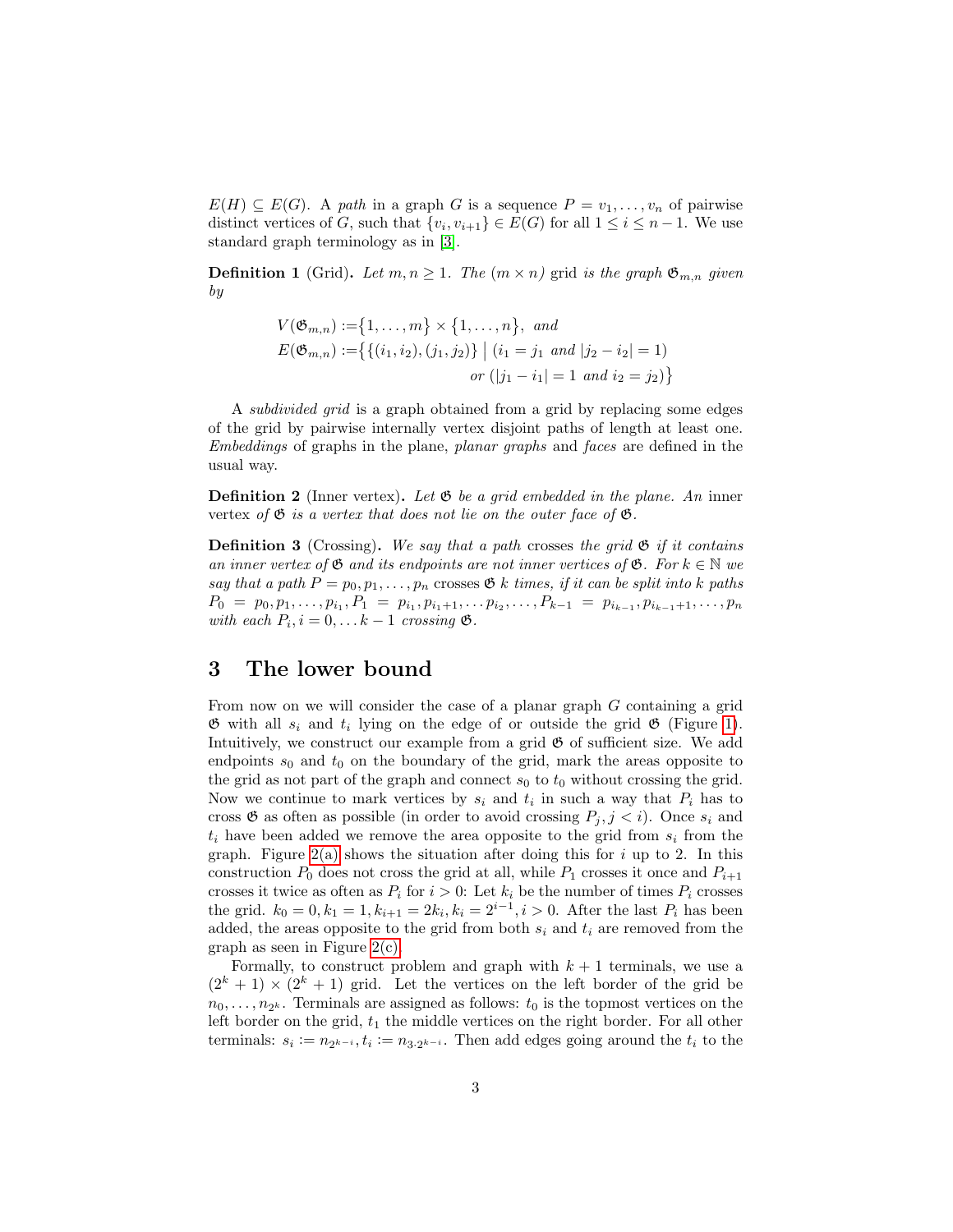graph: For  $i > 1$ ,  $t_i = n_j$  add  $n_{j-1}n_{j+1}, n_{j-2}n_{j+1}, \ldots, n_{j-2^{k-i}-1}n_{j+2^{k-i}-1}$ , and on the right border of  $\mathfrak G$  do the analogue for  $t_1$ . See Figure [2\(d\)](#page-4-2) for a graph constructed this way.

Theorem 1. There is only one solution to the constructed DPP, all vertices of the graph lie on paths of the solution and the grid is crossed  $2^k - 1$  times by such paths.

*Proof.* To connect  $s_k$  to  $t_k$  we need to cross  $\mathfrak{G}$  at least once (Figure [3\(a\)\)](#page-6-0). However, a solution in which  $P_K$  crosses  $\mathfrak G$  only once would block  $P_{k-1}$ . To connect  $s_{k-1}$  to  $t_{k-1}$   $P_k$  has to be routed around  $t_{k-1}$ , which requires leaving and reentering  $\mathfrak{G}$  (Figure [3\(b\)\)](#page-6-1). Thus inductively constructing a solution each  $P_i, i > 0$  requires a crossing of  $\mathfrak{G}$  and doubles the number of crossings in each  $P_i, j > i$ . The solution uses all edges on the left side of  $\mathfrak{G}$  and uses all but one of the edges on the right side. Thus the only way to connect  $s_0$  to  $t_0$  is without crossing the grid.  $q. e. d.$ 

In particular,  $\mathfrak{G}$  has no *irrelevant* vertex in the sense of [\[12\]](#page-7-5).

**Corollary 1.** There is a planar graph G with  $k+1$  pairs of terminals such that

- G contains a  $(2^k + 1) \times (2^k + 1)$  grid as a subgraph,
- the disjoint paths problem on this input has a unique solution,
- the solution uses all vertices of  $G$ ; in particular, no vertex of  $G$  is irrelevant.

**Conjecture.** There is a function  $f \in 2^{\mathcal{O}(k)}$  such that for every planar input G together with  $k + 1$  pairs of terminals: if G contains a subdivided  $f(k) \times f(k)$ grid as a subgraph, then G contains an irrelevant vertex.

# 4 Vital linkages and tree-width

We refer the reader to |2| for the definitions of *tree-width* and *path-width*.

**Definition 4** (Vital linkage). Let L be a subgraph of G such that every component of  $L$  is a path and all vertex of  $G$  are vertices of  $L$ . The pattern of  $L$  is the set of vertices of degree 1 in L. L is a vital linkage in  $G$  if there is no other such L that has the same pattern.

<span id="page-3-0"></span>**Theorem 2** (Robertson and Seymour [\[15\]](#page-8-1)). There are functions f and g such that if  $G$  has a vital linkage with  $k$  components then  $G$  has tree-width at most  $f(k)$  and path-width at most  $q(k)$ .

Recall that the  $n \times n$  grid has path-width n and tree-width n. Our example yields a lower bound for  $f$  and  $g$ :

**Corollary [2.](#page-3-0)** Let f and g be as in Theorem 2. Then  $2^{k-1} + 1 \le f(k)$  and  $2^{k-1} + 1 \leq g(k)$ .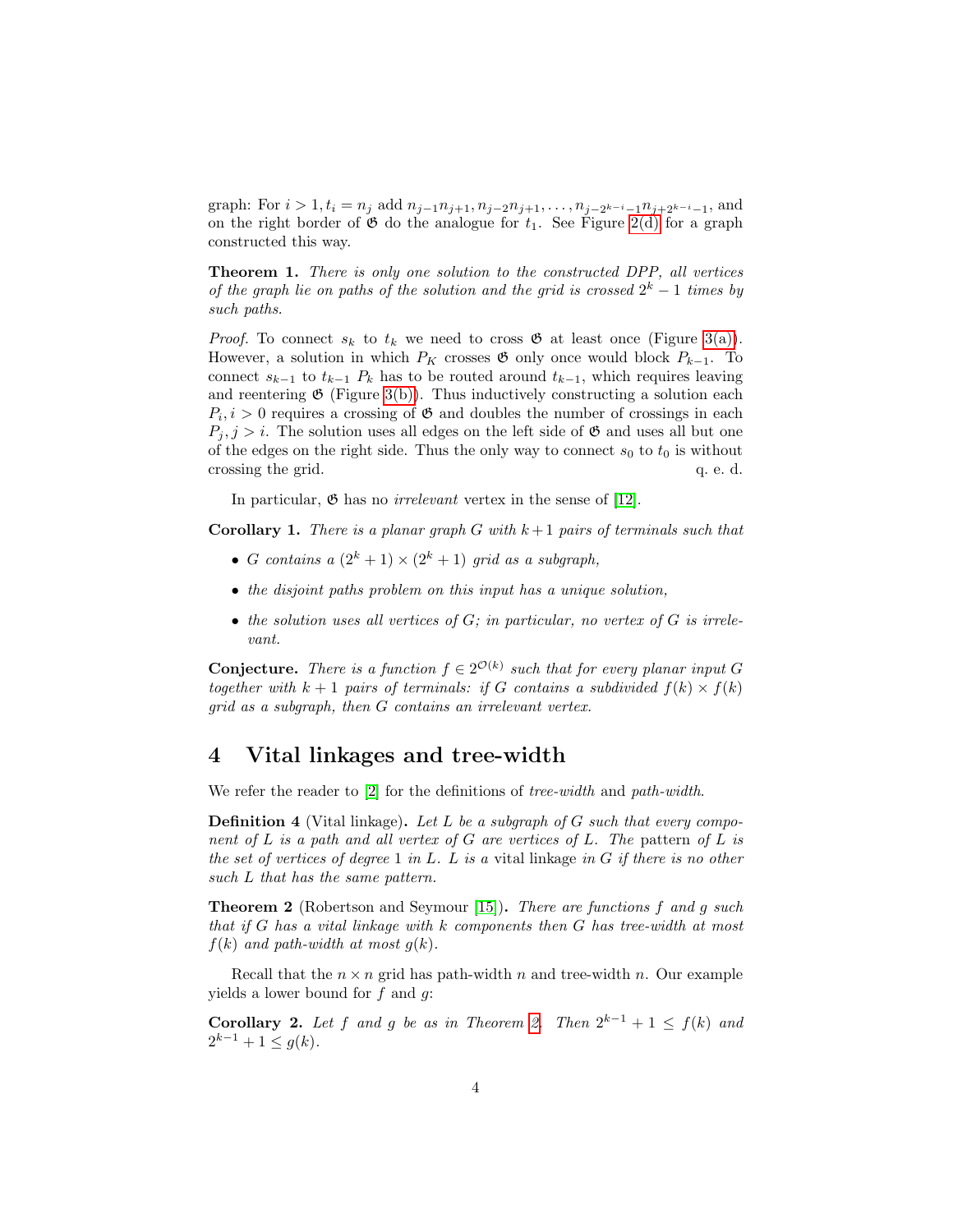<span id="page-4-0"></span>

<span id="page-4-2"></span><span id="page-4-1"></span>Figure 2: Construction of graph and solution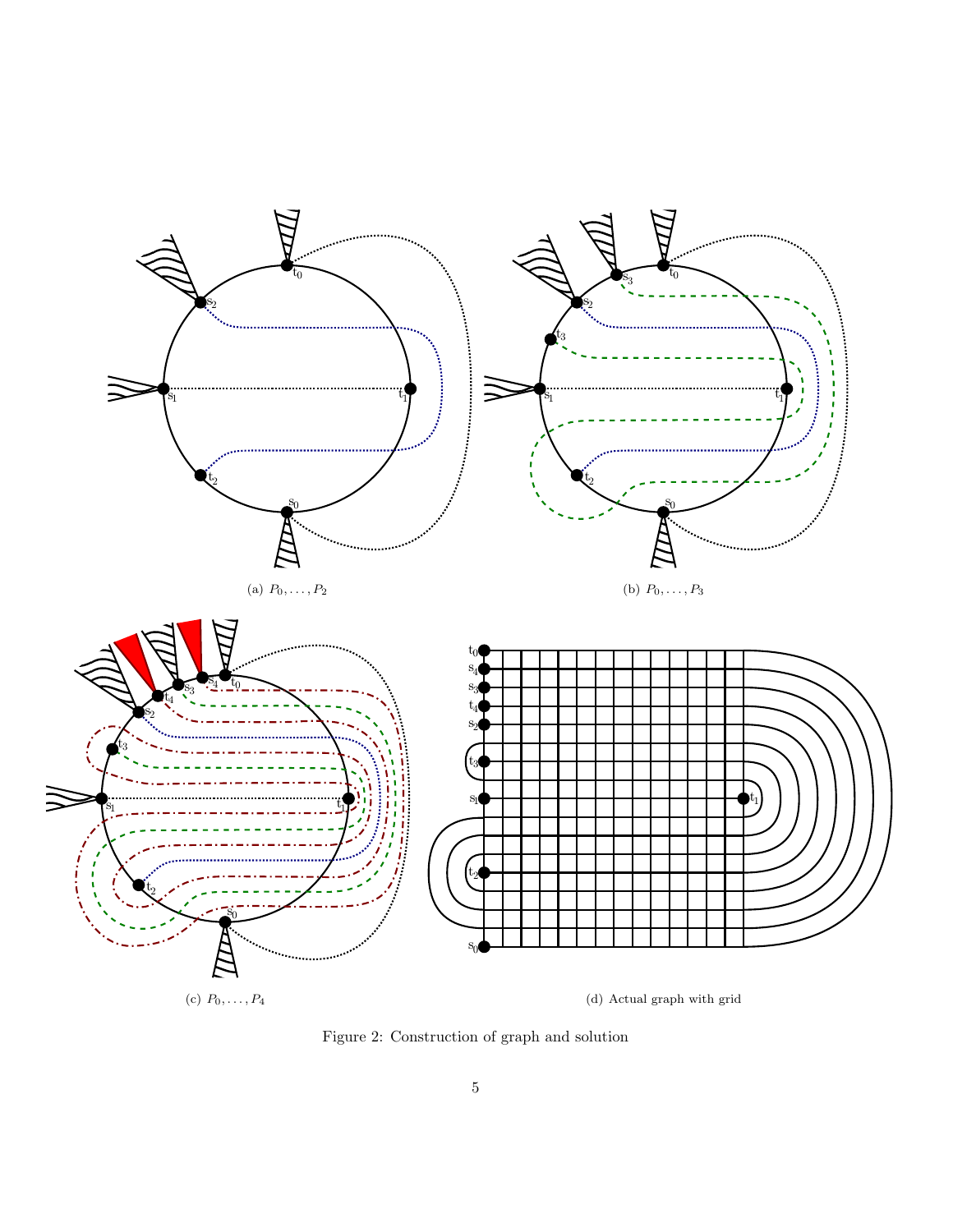*Proof.* Looking at the graph  $G$  and DPP constructed above the solution to the DPP is, due to its uniqueness, a vital linkage for the graph  $G$ .  $G$  contains a  $(2^{k} + 1) \times (2^{k} + 1)$  grid as a minor. The tree-width of such a grid is  $2^{k} + 1$ , its path-width  $2^k + 1$  [\[4\]](#page-7-9). Thus we get lower bounds  $2^{k-1} + 1 \le f(k)$ ,  $g(k)$  for the functions  $f$  and  $g$ .  $q$ . e. d.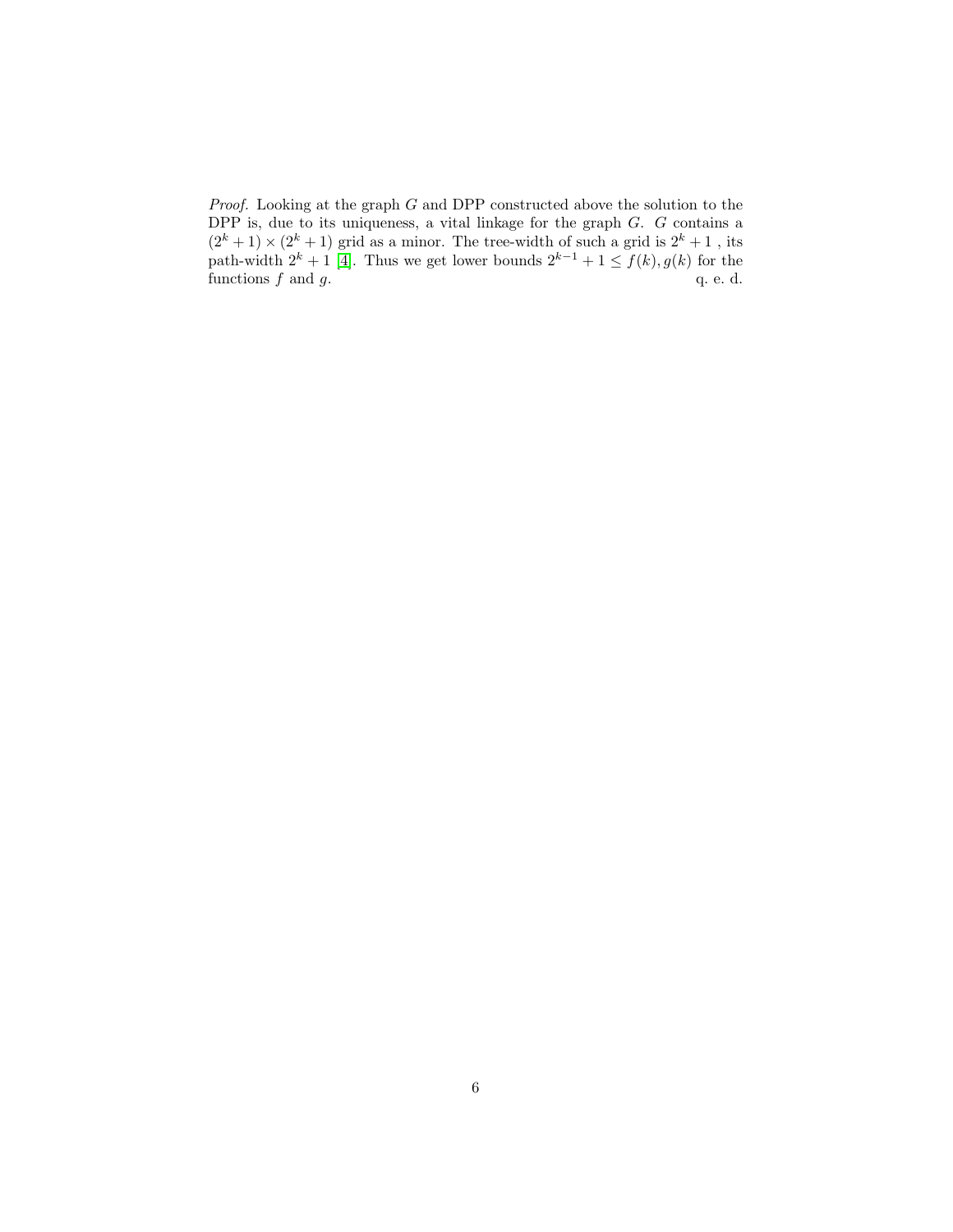<span id="page-6-0"></span>

<span id="page-6-1"></span>Figure 3: Optimality of solution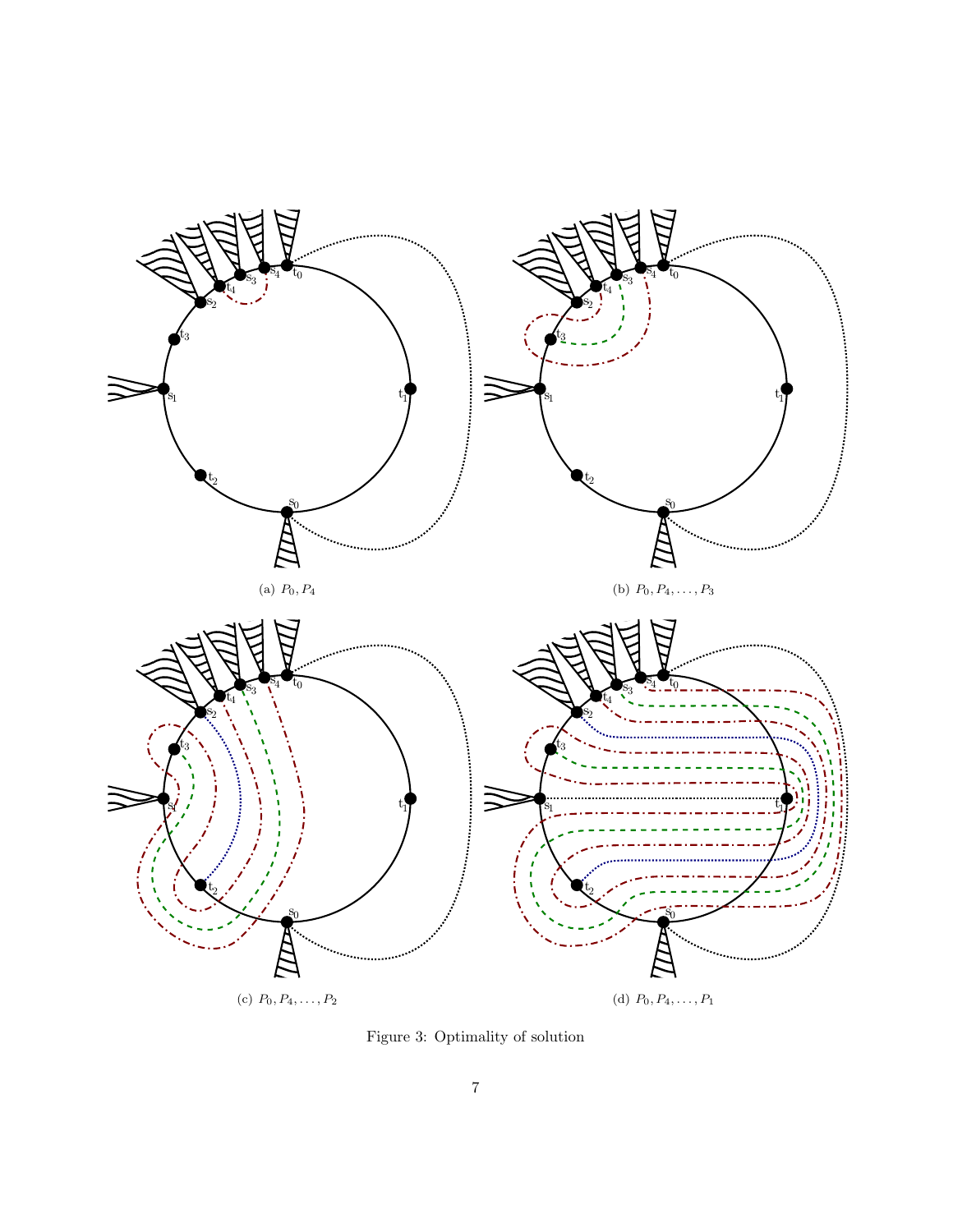### References

- <span id="page-7-0"></span>[1] Alok Aggarwal, Jon M. Kleinberg, and David P. Williamson. Node-disjoint paths on the mesh and a new trade-off in vlsi layout. SIAM J. Comput., 29(4):1321–1333, 2000.
- <span id="page-7-12"></span>[2] Hans L. Bodlaender. A tourist guide through treewidth. Acta Cybern., 11(1-2):1–22, 1993.
- <span id="page-7-11"></span>[3] R. Diestel. Graph Theory. Springer, 2005.
- <span id="page-7-9"></span>[4] John Ellis and Robert Warren. Lower Bounds on the Pathwidth of some Grid-like Graphs. Discrete Applied Mathematics, 156(5):545–555, 2008.
- <span id="page-7-7"></span>[5] Petr Hliněny, Sang il Oum, Detlef Seese, and Georg Gottlob. Width parameters beyond tree-width and their applications. Computer Journal, pages 10–1093, 2007.
- <span id="page-7-10"></span>[6] Vít Jelínek. The Rank-Width of the Square Grid. *Graph-Theoretic* Concepts in Computer Science: 34th International Workshop, WG 2008, Durham, UK, June  $30 - \text{July } 2$ , 2008. Revised Papers, pages 230–239, 2008.
- <span id="page-7-2"></span>[7] Richard M. Karp. On the Computational Complexity of Combinatorial Problems. Networks, 5:45–68, 1975.
- <span id="page-7-6"></span>[8] Ken-ichi Kawarabayashi and Paul Wollan. A shorter proof of the Graph Minor Algorithm — The Unique Linkage Theorem —. In STOC '10: Proceedings of the 42nd ACM symposium on Theory of computing, pages 687– 694, New York, NY, USA, 2010. ACM.
- <span id="page-7-1"></span>[9] Charles E. Leiserson and F. Miller Maley. Algorithms for routing and testing routability of planar VLSI layouts. In STOC, pages 69–78. ACM, 1985.
- <span id="page-7-3"></span>[10] James F. Lynch. The equivalence of theorem proving and the interconnection problem. SIGDA Newsletter, 5(3):31–36, 1975.
- <span id="page-7-4"></span>[11] Bruce A. Reed, Neil Robertson, Alexander Schrijver, and Paul D. Seymour. Finding Disjoint Trees in Planar Graphs in Linear Time. In Graph Structure Theory (Seattle, WA, 1991), volume 147 of Contemporary Mathematics, pages 295–301. AMS, Providence, RI, 1993.
- <span id="page-7-5"></span>[12] Neil Robertson and Paul D. Seymour. Graph Minors. XXII. Irrelevant vertices in linkage problems. Journal of Combinatorial Theory, Series B. (to appear).
- <span id="page-7-8"></span>[13] Neil Robertson and Paul D. Seymour. Graph Minors. X. Obstructions to Tree-Decomposition. Journal of Combinatorial Theory, Series B, 52(2):153–190, 1991.